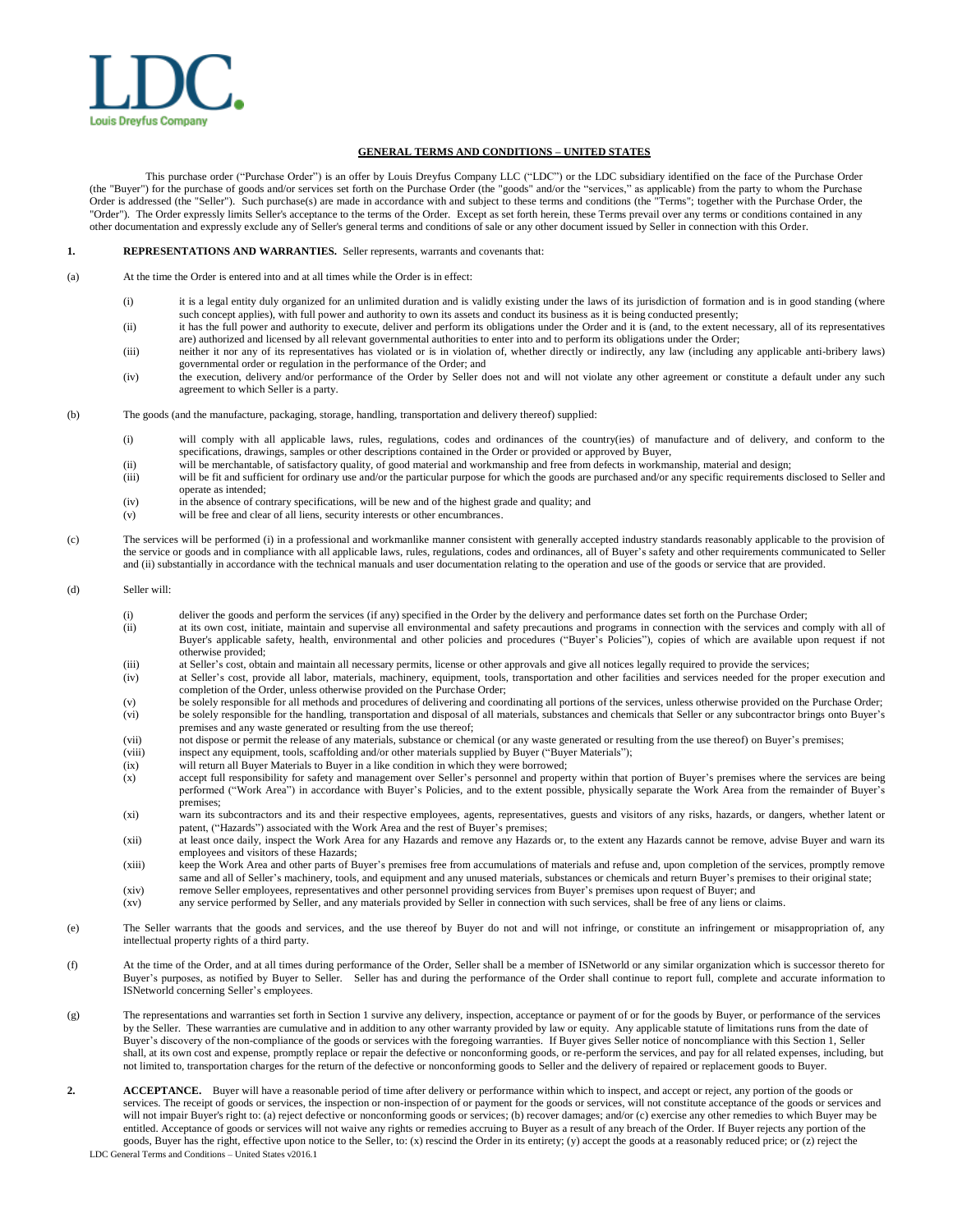

goods and require replacement of the rejected goods. If Buyer requires replacement of the goods, Seller shall, at its expense, promptly replace non-conforming or defective goods and pay for all related expenses, including, but not limited to, transportation charges for the return of the non-conforming or defective goods and the delivery of replacement goods. If Seller fails to timely deliver replacement goods, Buyer may replace them with goods from a third party and charge Seller the cost thereof and terminate this Order for cause in accordance with these Terms.

- **3. PRICE, TAXES.** Price is as stated on the Purchase Order. Unless otherwise provided on the Purchase Order, the price includes: (a) all costs to comply with the terms and conditions of the Order; (b) any and all taxes, including sales, use, excise, value added and other taxes; (c) all packaging and transportation costs to the Delivery Location (as defined below); and (d) fees, duties, or other governmental impositions on the sale of the goods or services covered by the Order. If Buyer is required to pay any taxes or other impositions, Seller will promptly reimburse Buyer. No increase in price is effective, whether due to increased material, labor or transportation costs or otherwise, without the prior written consent of Buyer.
- **4. DELIVERY, SHIPMENT**. Seller shall deliver the goods in the quantities and on the date(s) specified in this Order or as otherwise agreed in writing by the parties ("Delivery Date"). If no Delivery Date is specified, Seller shall promptly deliver the goods after receipt of the Order. Timely delivery of the goods is of the essence. If Seller fails to deliver the goods in full on the Delivery Date, Buyer may terminate the Order immediately by providing written notice to Seller and Seller shall indemnify Buyer against any losses, claims, damages, and reasonable costs and expenses directly attributable to Seller's failure to deliver the goods on the Delivery Date. All goods shall be delivered to, and all services shall be provided at, the address specified in this Order (the "Delivery Location") during Buyer's normal business hours or as otherwise instructed by Buyer. Delivery shall be made in accordance with the terms on the Purchase Order. Seller shall give written notice of shipment to Buyer when the goods are delivered to a carrier for transportation. Seller shall provide Buyer all shipping documents, including the commercial invoice, packing list, air waybill/bill of lading and any other documents necessary to release the goods to Buyer. The Order number must appear on all shipping documents, shipping labels, bills of lading, air waybills, invoices, correspondence and any other documents pertaining to the Order.
- **5. INVOICING AND PAYMENT.** Subject to the Seller performing its obligations in accordance with these terms & conditions, Seller will invoice Buyer for the amounts due under the Order. Except as otherwise set forth on the Purchase Order, Buyer will pay Seller all undisputed amounts within sixty (60) days after the latest of either receipt of the applicable invoice or receipt of the goods or performance of the services.
- 6. SET-OFF. Without prejudice to any other right or remedy it may have, Buyer reserves the right to set-off at any time any amount owing to it by Seller against any amount payable by Buyer to Seller.
- **7. PROPRIETARY INFORMATION AND MATERIALS.** Seller shall use all drawings, specifications and other copyrightable documents and any molds, dies, tools, equipment, recipes, trade secrets, patents, trademarks or the like furnished by or on behalf of Buyer solely as required to fulfill its obligations to Buyer in connection with the Order and for no other purposes. Seller (a) will not otherwise have any rights to, property or interest in the same, (b) will maintain and keep all such materials in good condition until returned to Buyer and (c) upon completion (or earlier cancellation or termination) of the Order, will promptly destroy or return these items, as requested by Buyer.
- 8. **OWNERSHIP OF INTELLECTUAL PROPERTY.** With respect to new or modified goods/services, the parties agree that all rights, titles, and interest in any and all inventions (including discoveries, ideas, or improvements, whether patentable or not), which are conceived or made in connection with the services or goods provided under the Order will belong to Buyer. In the event that Seller produces works of authorship specifically for Buyer under the Order ("Works"), the Works will be deemed "works made for hire" and Buyer will receive all rights, title, and interest thereto. However, if any Works are not determined to be "works made for hire", Seller agrees to assign, and hereby assigns to Buyer and its successors the entire right, title, and interest, in and to the Works. Additionally, Seller shall cause any and all employees and contractors involved in the creation of any such Works to waive all associated rights in favor of the Buyer. Nothing in the Order will affect the pre-existing intellectual property rights of the parties.
- 9. **CONFIDENTIALITY.** Seller acknowledges that Seller may have access to Confidential Information of Buyer during the term of this Agreement. "Confidential Information" means any information disclosed by or on behalf of Buyer to Seller, either orally or in writing, which relates to Buyer's business, that is not (a) disclosed in public materials or otherwise in the public domain; (b) lawfully obtained from a third party without any obligation of confidentiality; (c) lawfully known to the receiving party prior to disclosure by the other party; or (d) independently developed by the receiving party. Except as otherwise expressly provided in this Agreement, Seller will treat all Confidential Information with the same degree of care as it accords to its own confidential information, but in no event less than a reasonable degree of care; and, if requested by Buyer, will destroy or return to the other party all Confidential Information. Buyer's Confidential Information is to be used by Seller solely in connection with performing the Order and no other use is permitted.
- **10. INSURANCE.** During the term of the Order, Seller shall, at its own expense, maintain and carry at least the following insurance in full force and effect:
- (a) Statutory Workers' Compensation Insurance, including Employer's Liability Insurance with per occurrence and per employee coverage of at least \$1,000,000;
- (b) Commercial General Liability Insurance with the following limits: \$2,000,000 general aggregate, \$1,000,000 each occurrence \$1,000,000 premises and operations \$1,000,000 personal injury/advertising liability \$2,000,000 products/completed operations \$500,000 fire damage \$5,000 medical.
- (c) Commercial Automobile Personal Injury Liability and Property Damage Liability Insurance covering owned and non-owned vehicles with a combined single limit of \$1,000,000.
- (d) Excess/Umbrella Insurance, with a limit of \$5,000,000 per occurrence and aggregate.
- (e) Professional Liability Insurance/Errors and Omissions Policy with a limit of at least \$1,000,000 (applicable where Seller is providing professional services).

Upon Buyer's request, Seller shall provide Buyer with a certificate of insurance from Seller's insurer evidencing the insurance coverage specified in this Order. The certificate of insurance shall name Buyer as an additional insured. Except where prohibited by law, Seller shall require its insurer to waive all rights of subrogation against Buyer's insurers and Buyer or the Indemnitees (as defined below).

- 11. **AUDIT.** Buyer will have the right to audit and inspect the records and facilities of Seller and Seller's agents, representatives and subcontractors used in performance of the Order or relating to the goods or services to the extent reasonably necessary to determine Seller's compliance with these terms and conditions.
- 12. **TITLE AND RISK OF LOSS.** Title passes to Buyer upon delivery of the goods to the Delivery Location. Except as otherwise set forth in the delivery terms on the Purchase Order, Seller retains the risk of loss and/or damage to the goods until the goods are physically delivered to Buyer at the Delivery Location.